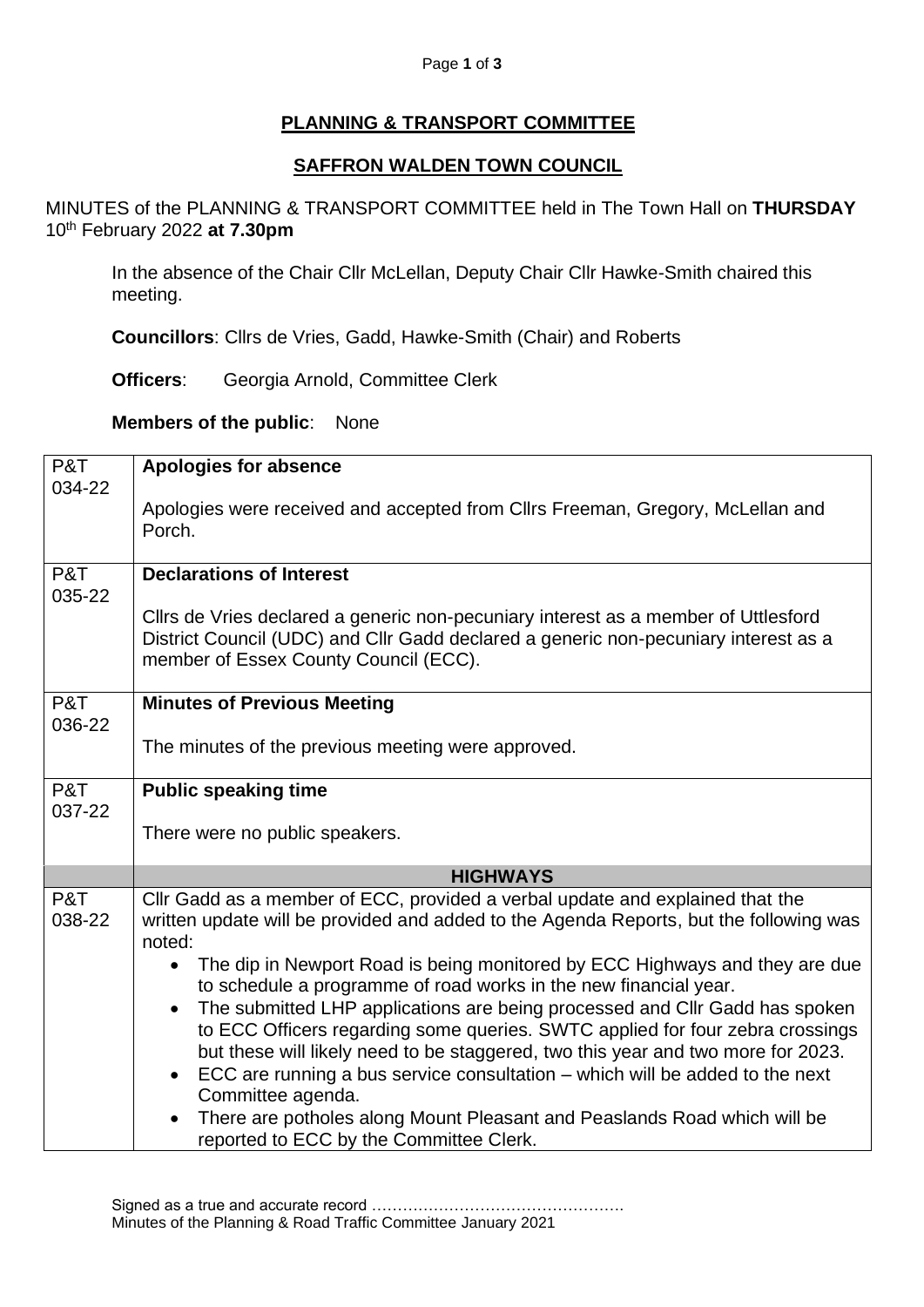|        | <b>PLANNING APPLICATIONS</b>                                                                                                                                                                                                                                                                                     |
|--------|------------------------------------------------------------------------------------------------------------------------------------------------------------------------------------------------------------------------------------------------------------------------------------------------------------------|
| P&T    | Committee considered and commented upon the following Planning<br><b>Applications:</b>                                                                                                                                                                                                                           |
| 039-22 | All applications were considered against the UDC Local Plan policies dated 2005.                                                                                                                                                                                                                                 |
| A      | UTT/22/0044/FUL<br><b>Resolved: No Objections</b>                                                                                                                                                                                                                                                                |
| B      | UTT/22/0225/OP<br><b>Resolved:</b> Committee raised concern with the application because it is in an<br>unsustainable location, being two away miles from Saffron Walden Town Centre it is<br>probable residents would be car dependent as there are poor pedestrian and cycle<br>links - breaching policy GEN1. |
| C      | UTT/22/0204/LB<br><b>Resolved:</b> No objections                                                                                                                                                                                                                                                                 |
| D      | UTT/22/0203/HHF<br>Resolved: No objections                                                                                                                                                                                                                                                                       |
| E      | UTT/22/0214/AV<br>Resolved: No concerns were raised, this is in line with the comments made by the<br><b>Assets &amp; Services Committee</b>                                                                                                                                                                     |
| F      | UTT/22/0022/FUL<br>Resolved: No objections                                                                                                                                                                                                                                                                       |
| G      | UTT/22/0282/HHF<br><b>Resolved:</b> No objections                                                                                                                                                                                                                                                                |
| H      | UTT/22/0272/HHF<br><b>Resolved:</b> No objections                                                                                                                                                                                                                                                                |
|        | UTT/22/0266/HHF<br><b>Resolved:</b> No objections                                                                                                                                                                                                                                                                |
| J      | UTT/22/0252/HHF<br><b>Resolved:</b> No objections                                                                                                                                                                                                                                                                |
| K      | UTT/22/0229/CLP<br><b>Resolved:</b> No objections                                                                                                                                                                                                                                                                |
| L      | UTT/22/0163/FUL<br>Resolved: No objections                                                                                                                                                                                                                                                                       |
| P&T    | Rosconn - Seward's End application - UTT/21/2509/OP                                                                                                                                                                                                                                                              |
| 040-22 | Committee noted the additional documents submitted as noted on the agenda.                                                                                                                                                                                                                                       |
|        | It was noted that SWTC continue to object to the application and queries were raised<br>whether comments will be made by the climate change officers, it was resolved that the<br>committee clerk would raise this with UDC.                                                                                     |